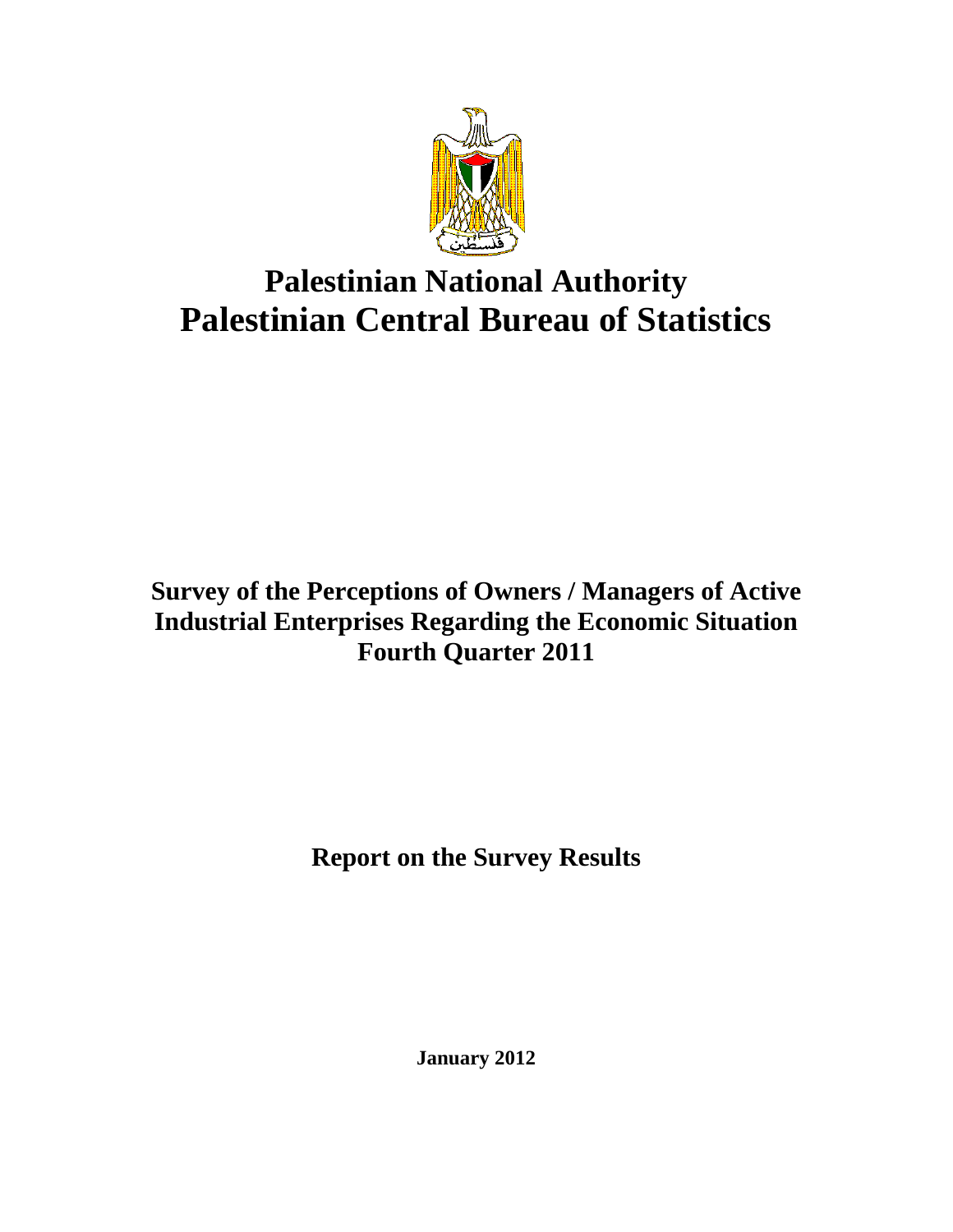#### PAGE NUMBERS OF ENGLISH TEXT ARE PRINTED IN SQUARE BRACKETS. TABLES ARE PRINTED IN ARABIC FORMAT (FROM RIGHT TO LEFT).

This document is prepared in accordance with the standard procedures stated in the Code of Practice for Palestine Official Statistics 2006.

© January 2012 **All rights reserved.** 

**Suggested Citation:** 

**Palestinian Central Bureau of Statistics, 2012.** *Survey of the Perceptions of Owners / Managers of Industrial Enterprises Regarding the Economic Situation, Fourth Quarter 2011. Report on the Survey Results.*  Ramallah- Palestine

All correspondence should be directed to: **Palestinian Central Bureau of Statistics P.O.Box 1647, Ramallah, Palestine.**

Tel: (972/970) 2 2982700 Fax: (972/970) 2 2982710 Toll free: 1800300300 E-Mail : diwan@pcbs.gov.ps Website: http://www.pcbs.gov.ps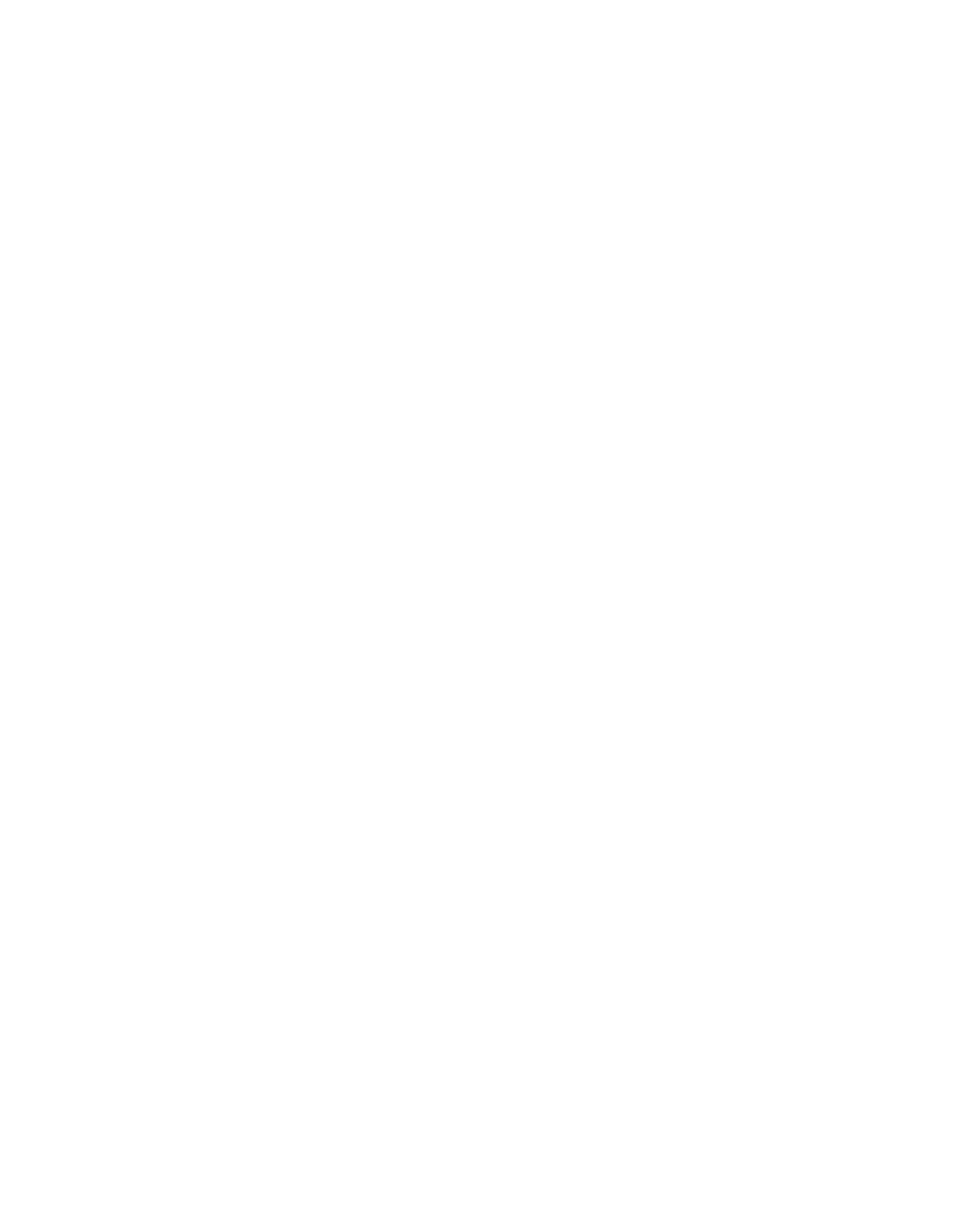## **Note**

Data presented in this report covered only the West Bank due to the increases is the Non responses rates.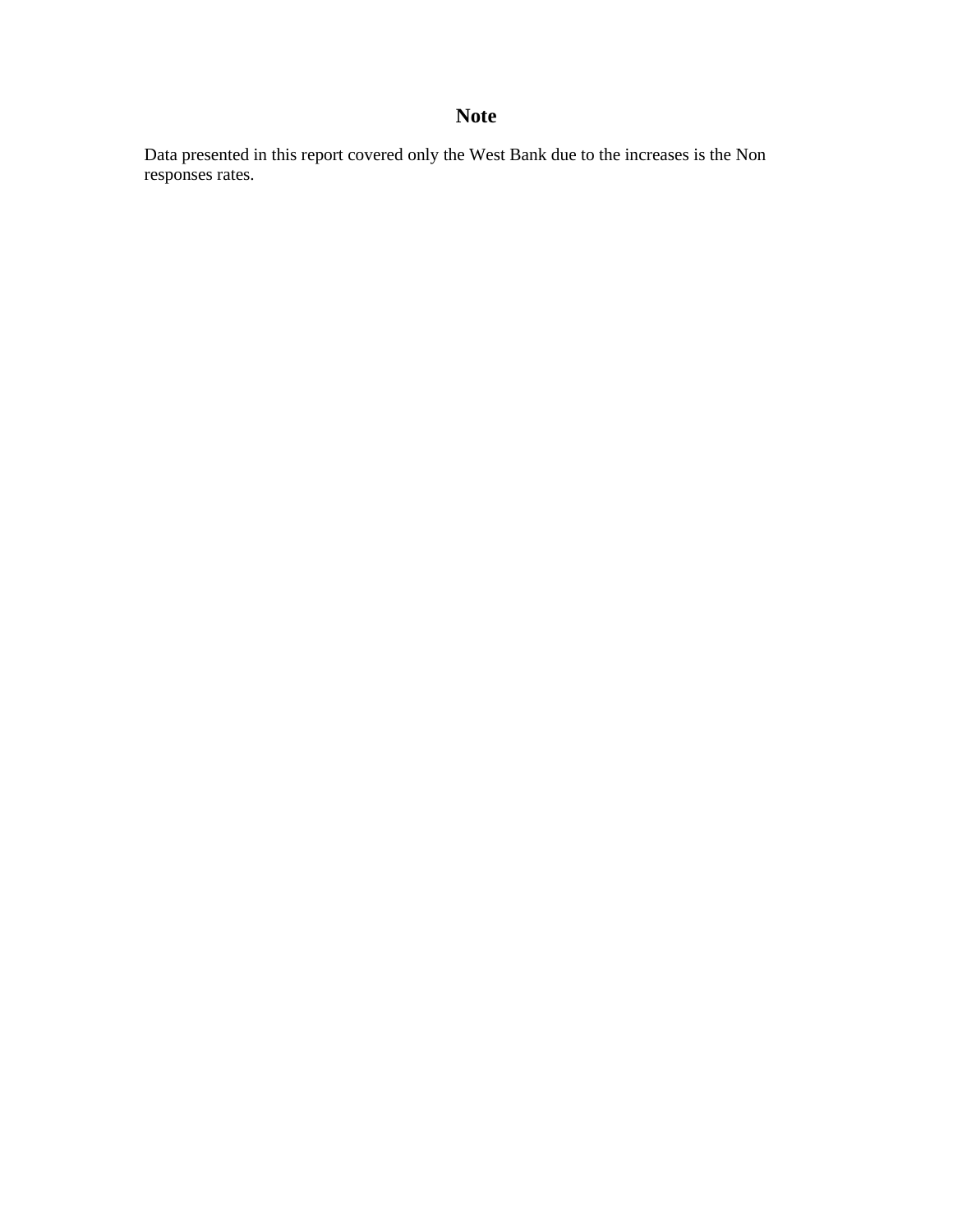## **Table of Contents**

| <b>Subject</b>          | Page   |
|-------------------------|--------|
| <b>The Main Results</b> | [7]    |
| <b>Tables</b>           | $[11]$ |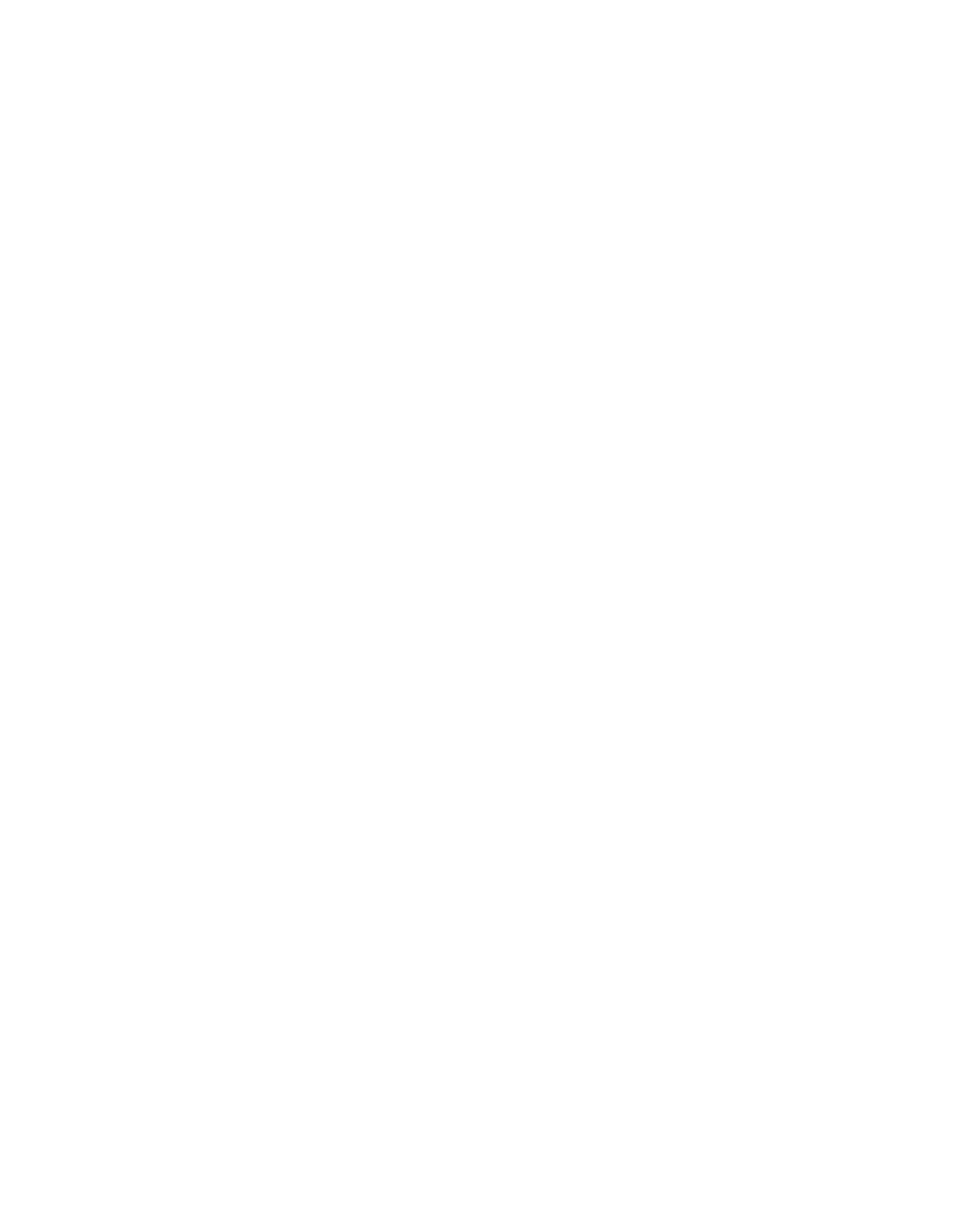## **The Main Results**

### **1. Performance of Industrial Enterprises in the Fourth Quarter 2011**

#### **1-1 Overall performance**

According to 17.4% of owners/ managers of industrial enterprises in the West Bank the overall performance of their enterprises had improved during the fourth quarter 2011 compared with the third quarter 2011.

### **1-2 Financial conditions**

17.1% of owners/ managers of industrial enterprises in the West Bank believe that the financial situation improved during the fourth quarter 2011 compared with the third quarter 2011.

### **1-3 Borrowing and financing**

Survey results show weak borrowing by active industrial enterprises from banks operating in the West Bank during the fourth quarter 2011: 98.3% of owners of industrial enterprises stated that they refrained from borrowing from banks, while 0.8% of them had applied for a bank loan on one occasion and 0.9% had borrowed on more than one occasion.

### **2. Challenges**

### **2-1 Changes in the level of sales**

57.5% of owners/ managers of active industrial enterprises in the West Bank believed that the main reason for the decline in the level of sales was due to the decrease in consumer purchasing power in the fourth quarter 2011. Also, 17.9% stated that seasonal factors accounted for the decline in sales.

#### **2-2 Obstacles to exports**

The owners/ managers of active industrial enterprises in the West Bank during the fourth quarter 2011 indicated a number of difficulties that hinder their ability to export goods. 87.7% of owners/ managers of export enterprises in the West Bank indicated that the closure of entry points had the greatest negative impact on export activities, while 57.4% believed that the lack of guaranteed payment by the customer was an additional obstacle.

#### **2-3 Local and external competition**

In the West Bank, 95.2% of owners/ managers of active industrial enterprises indicated that the main product manufactured by their enterprises faced competition of some kind.

According to 56.8% of owners/ managers of active industrial enterprises, their main item of production faced local competition, while 10.4% of owners cited foreign competition. In addition, 32.8% of owners/ managers of industrial enterprises stated that their main product faced both local and foreign competition.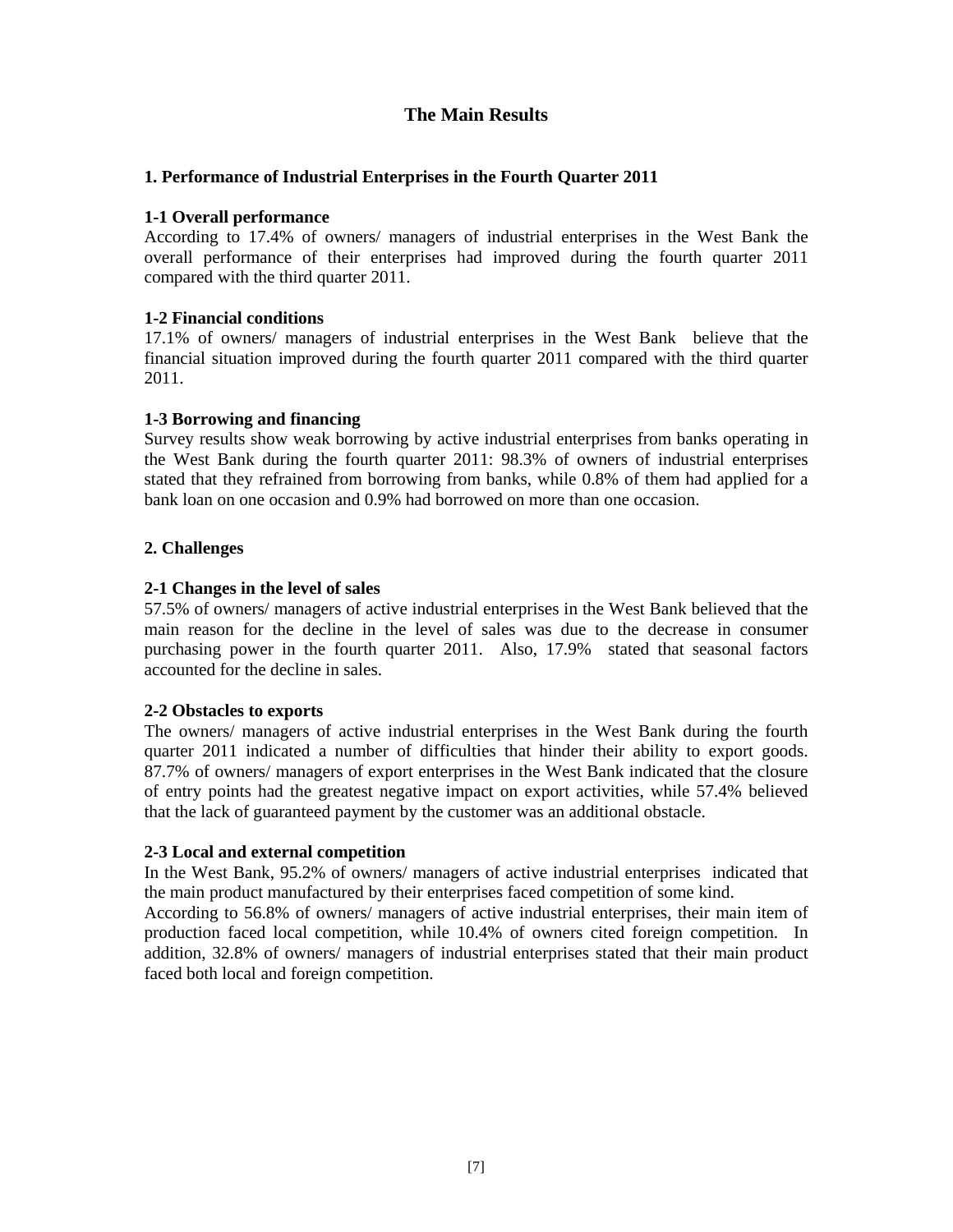#### **3. Expectations for the First Quarter 2012**

In regard to the expectations of owners/ managers of active industrial enterprises for the first quarter 2012, 29.2% expect an improvement in their situation in general: 30.1% anticipate increased production, 31.2% anticipate an increase in sales in the first quarter.

### **4. Level of Satisfaction with Services Provided**

There were variations in the level of satisfaction of owners/ managers of industrial enterprises regarding the services provided by private and governmental enterprises during the fourth quarter 2011 according to the type of service provided. The results were as follows:

### **4.1 Infrastructure and facilities**

71.6% of owners/ managers of industrial enterprises in the West Bank were satisfied with services related to the water supply. Around 69.7% of owners/ managers of industrial enterprises indicated satisfaction with transportation and communication services.

### **4.2 The judicial system and conflict resolution**

The results showed that 91.3% of owners/ managers of industrial enterprises in the West Bank are satisfied with the fairness of the police on issues related to their enterprises, while 79.8% of owners/managers were satisfied with the effectiveness of the Palestinian courts.

### **4.3 Facilities**

In relation to facilities provided by government institutions to obtain required permits and licenses, 69.1% of owners/ managers of industrial enterprises in the West Bank were satisfied with the facilities provided. In addition, 33.7% of owners/managers were satisfied with the information provided to enterprises. Regarding the promotion of policies to assist the development of institutions, 33.1% of owners/ managers of industrial enterprises were satisfied.

#### **5. Obstacles to the expansion of production of industrial enterprises**

The owners/ managers of active industrial enterprises during the fourth quarter 2011 indicated a number of obstacles that hinder the expansion of production. About 88.5% of owners/ managers of exporting enterprises in the West Bank cited the difficult political situation as having the greatest negative impact on the expansion of production, while 87.4% believed that the low level of income per capita of Palestinians is an additional obstacle.

#### **6. Difficulties finding qualified employees**

16.0% of owners/ managers of active industrial enterprises in the West Bank revealed that they had difficulty finding employees qualified in the academic specialization appropriate to the nature of their company in the fourth quarter 2011. Also, 30.3% of owners/ managers of active industrial enterprises revealed that they have difficulty finding suitable trained employees for the company.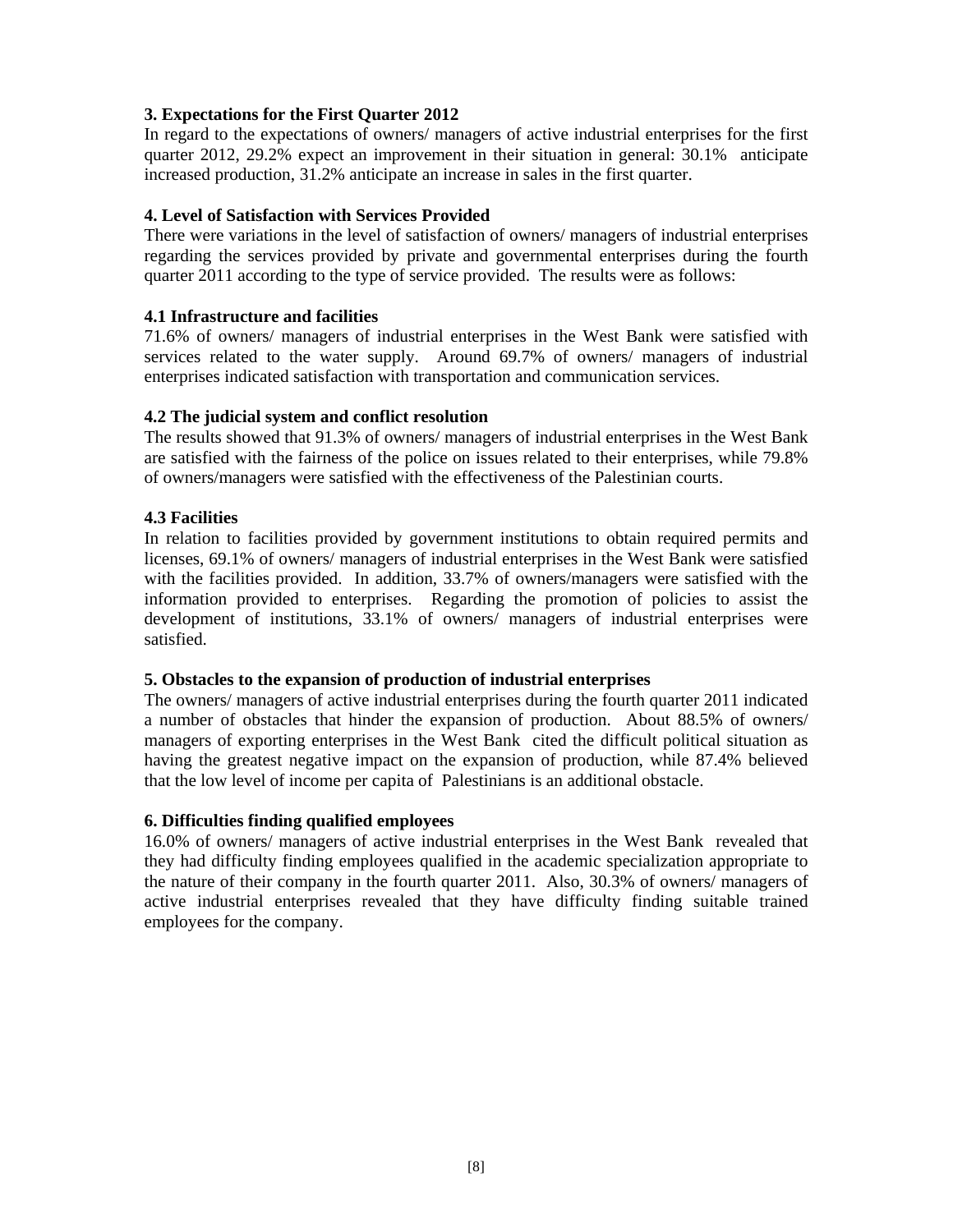#### **20112011 :1**

 $:1$ 

#### **Table 1: Percentage of the Active Industrial Enterprises in the West Bank Witnessed Improvement in their Situation During the Fourth Quarter 2011 Compared to the Third Quarter 2011 for the Main Indicators**

| <b>Indicator</b>                          | %    |  |
|-------------------------------------------|------|--|
| Enterprise's performance in general       | 17.4 |  |
| Production situation                      | 17.7 |  |
| Employees' productivity                   | 16.3 |  |
| Obtaining needed raw materials and inputs | 9.6  |  |
| Regularity of work                        | 9.6  |  |
| Transporting finished goods to market     | 10.7 |  |
| <b>Financial situations</b>               | 17.1 |  |
| Banks' credits & facilities               | 2.2  |  |
| Value of sales                            | 17.1 |  |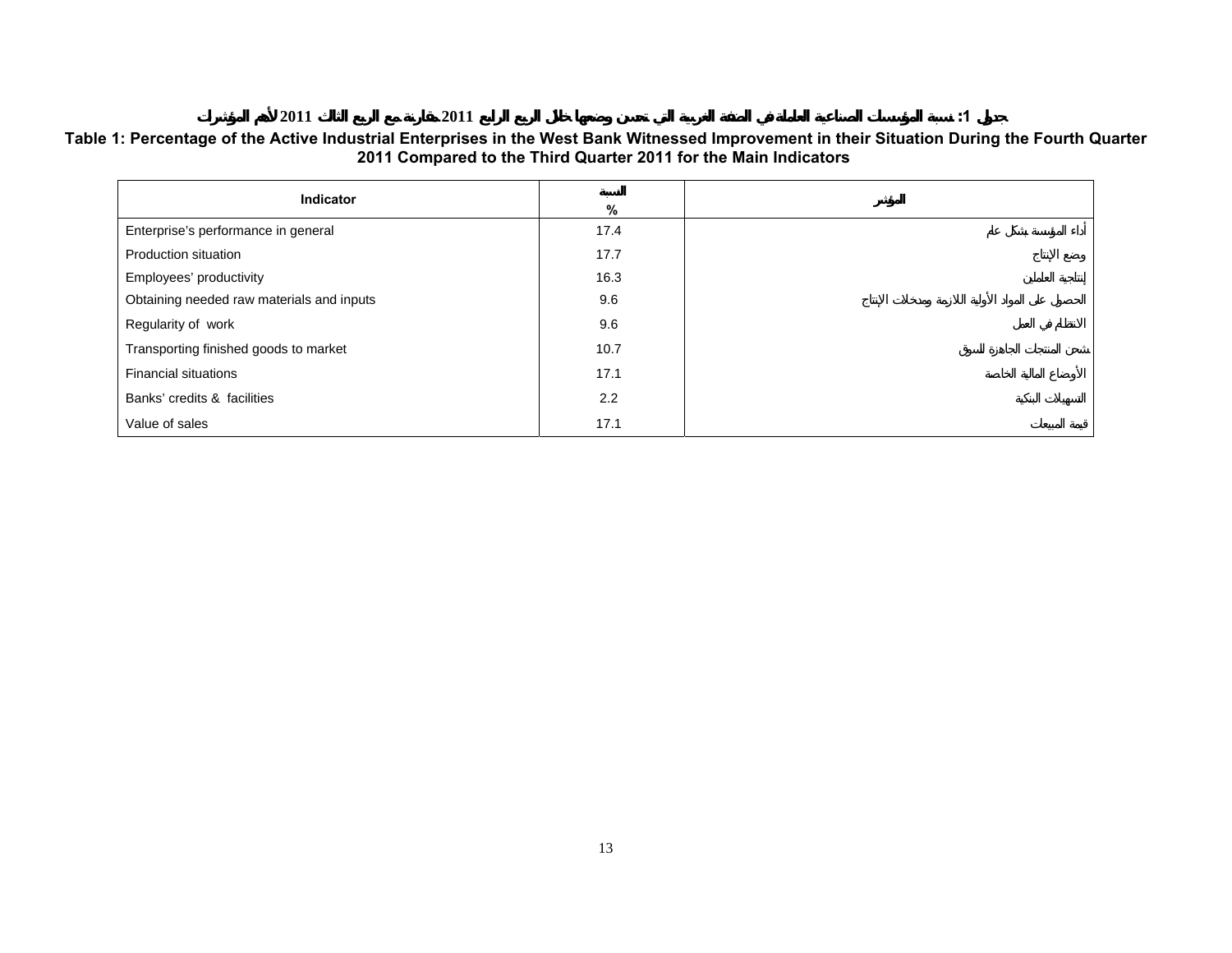#### **2011 2011 / :2 Table 2: Percentage Distribution of Owners/ Managers of the Active Industrial Enterprises in the West Bank According to Their Opinions of Main Indicators During the Fourth Quarter 2011 Compared to the Third Quarter 2011**

| <b>Indicator</b>                          | <b>Total</b> | Not<br>Applicable | Worse | About the<br>Same/<br>Unchanged | <b>Better</b> |
|-------------------------------------------|--------------|-------------------|-------|---------------------------------|---------------|
| Enterprise's performance in general       | 100          | 0.0               | 23.9  | 58.7                            | 17.4          |
| Production situation                      | 100          | 0.0               | 25.6  | 56.7                            | 17.7          |
| Employees' productivity                   | 100          | 0.0               | 20.5  | 63.2                            | 16.3          |
| Obtaining needed raw materials and inputs | 100          | 0.0               | 13.7  | 76.7                            | 9.6           |
| Regularity of work                        | 100          | 0.0               | 14.3  | 76.1                            | 9.6           |
| Transporting finished goods to market     | 100          | 9.8               | 14.6  | 64.9                            | 10.7          |
| <b>Financial situations</b>               | 100          | 0.0               | 33.7  | 49.2                            | 17.1          |
| Banks' credits & facilities               | 100          | 63.5              | 2.8   | 31.5                            | 2.2           |
| Value of sales                            | 100          | 0.0               | 30.1  | 52.8                            | 17.1          |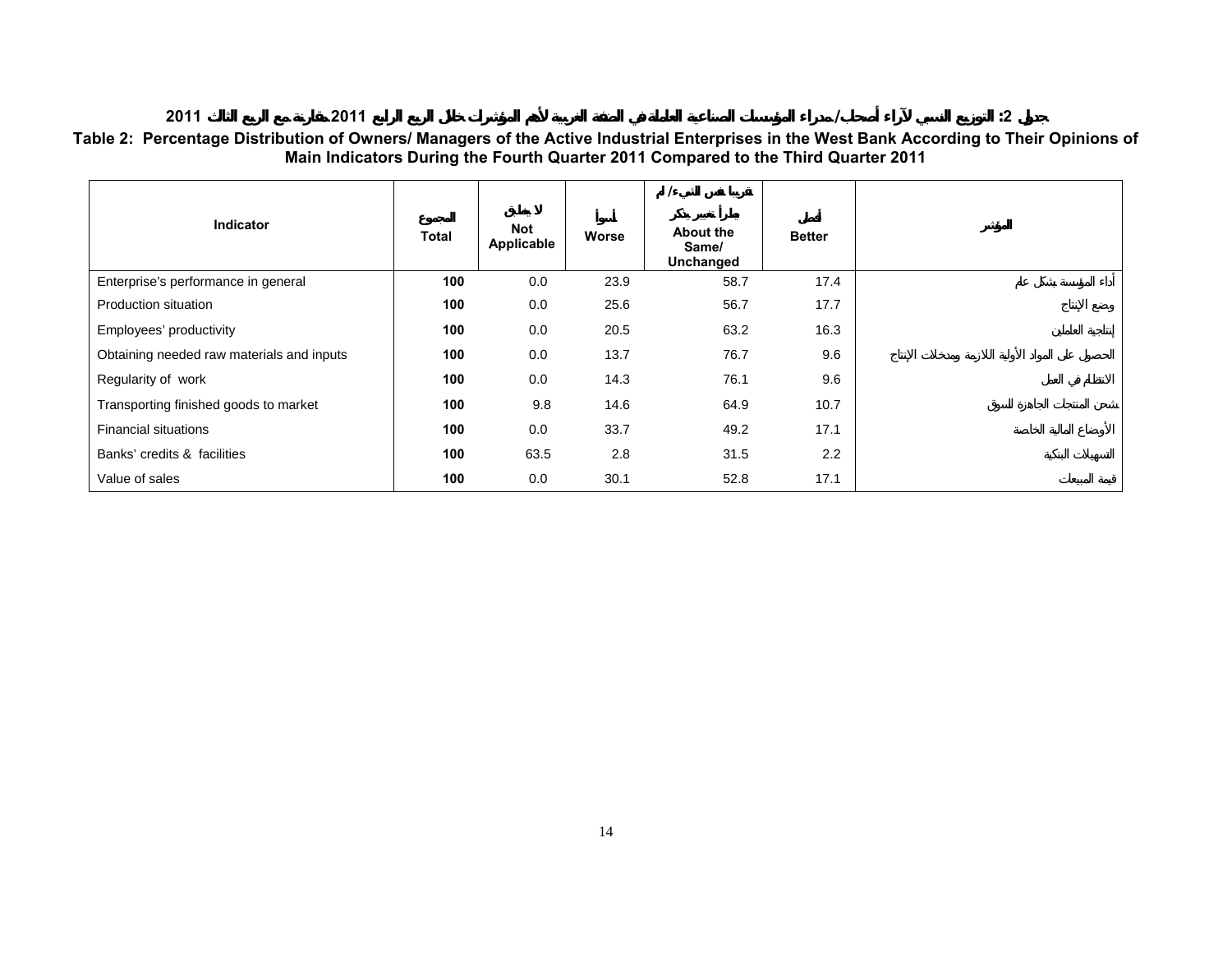**2011 / :3**

| Reason                                                        | $\%$ |           |
|---------------------------------------------------------------|------|-----------|
| Difficulties in exporting finished goods                      | 8.5  |           |
| Decline in consumer's purchasing power                        | 57.5 |           |
| Obstacles related to Marketing of Products                    | 0.9  |           |
| Competing products                                            | 5.7  |           |
| <b>Reasons Related Seasonally</b>                             | 17.9 |           |
| Military check points/lisraeili actions/ closures             | 0.9  |           |
| Lack of capital needed for the development of the institution | 5.7  |           |
| Higher fees and taxes                                         |      |           |
| The instability of government systems (political instability) |      |           |
| Lack of trained workers                                       |      |           |
| Other                                                         | 2.9  |           |
| Total                                                         | 100  |           |
| (-) No Observations in the Sample                             |      | $(\cdot)$ |

**Table 3: Percentage Distribution of Owners/Managers of the Active Industrial Enterprises in the West Bank According to the Reasons of the Decline in Sales Level During the Fourth Quarter 2011** 

 $:3$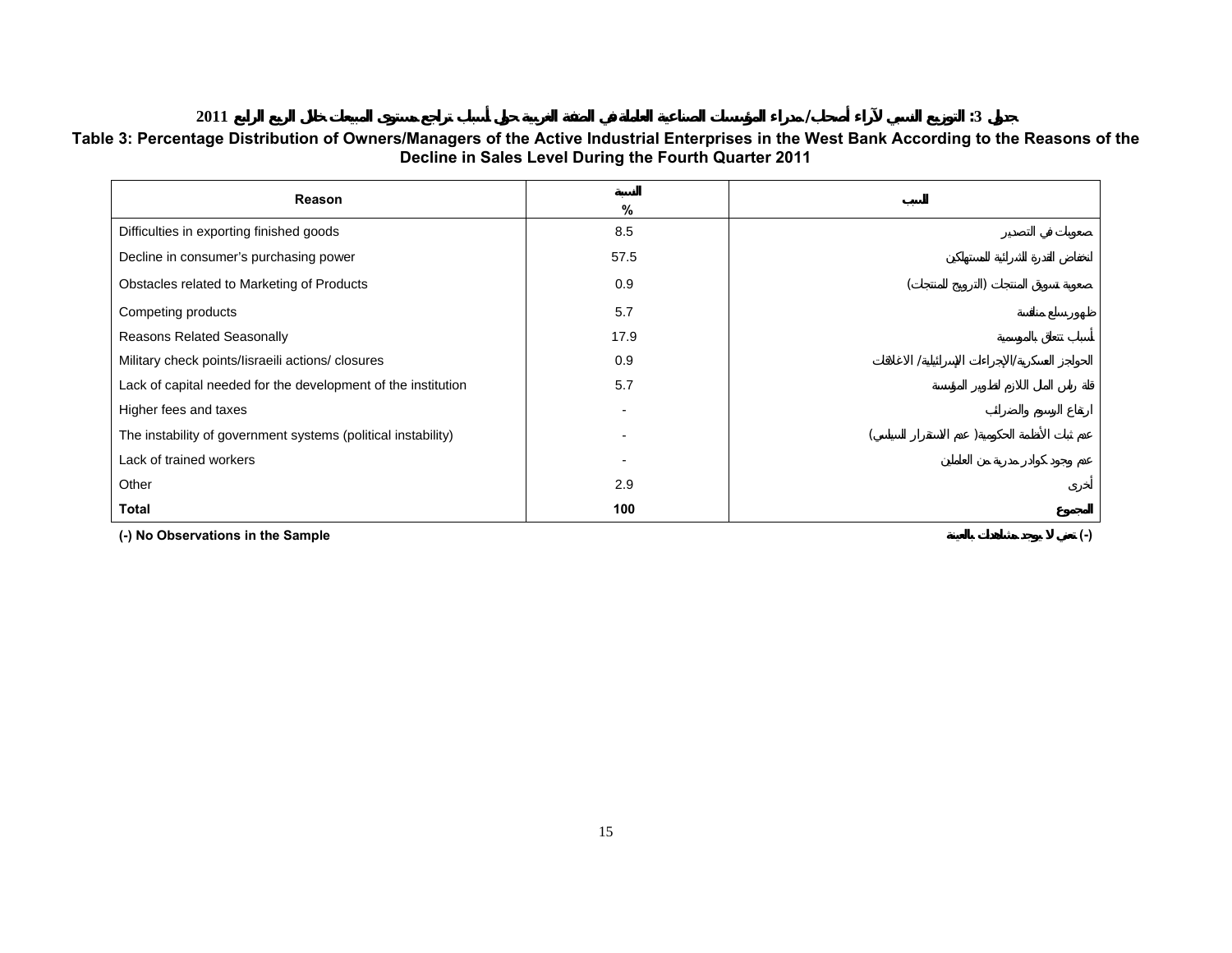#### **2011 / :4 Table 4: Percentage Distribution of Owners/Managers of the Active Industrial Enterprises in the West Bank According to Their Opinions on the Existence of Competing Products During the Fourth Quarter 2011**

| <b>Existence of competing products</b> | %    |  |
|----------------------------------------|------|--|
| There is competition                   | 95.2 |  |
| There is no competition                | 4.8  |  |
| <b>Total</b>                           | 100  |  |

**2011 / :5** $:5$  **Table 5: Percentage Distribution of the Owners\ Managers of the Active Industrial Enterprises in the West Bank According to their Opinions on the Type of Existing Competition During the Fourth Quarter 2011** 

| <b>Type of Competition</b> | %    |  |
|----------------------------|------|--|
| Local                      | 56.8 |  |
| Foreign                    | 10.4 |  |
| Both                       | 32.8 |  |
| <b>Total</b>               | 100  |  |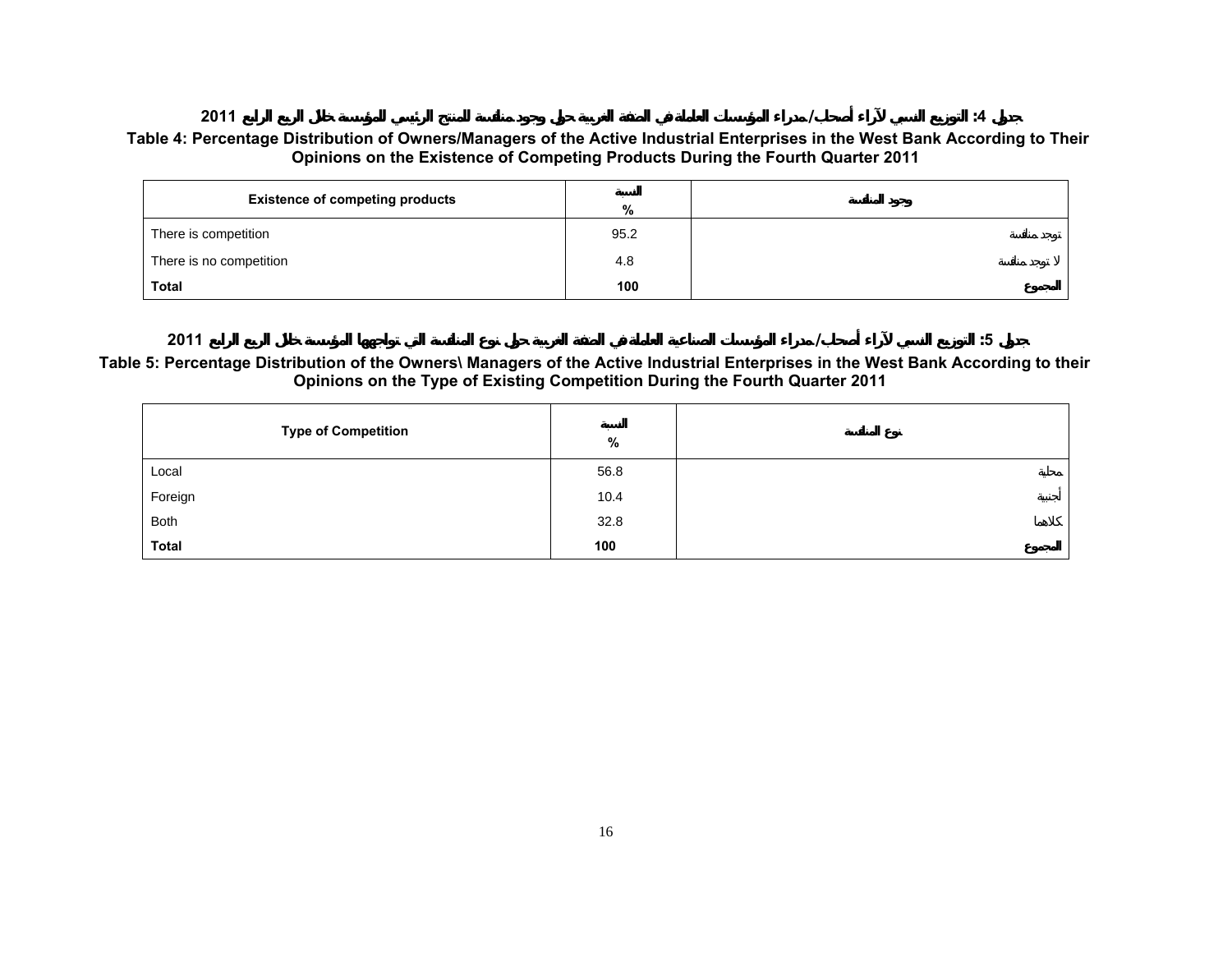#### **20112012 / :6**

#### **Table 6: Expectations of Owners/ Managers of the Active Industrial Enterprises in the West Bank about anticipated Improvement of Main Indicators Related to their Enterprises for the First Quarter 2012 Compared to the Fourth Quarter 2011**

| Indicator                                 | %    |  |
|-------------------------------------------|------|--|
| Enterprise's performance in general       | 29.2 |  |
| Production situation                      | 30.1 |  |
| Volume of sales                           | 31.2 |  |
| Employees' productivity                   | 24.7 |  |
| Obtaining needed raw materials and inputs | 15.4 |  |
| Regularity of work                        | 18.5 |  |
| Transporting finished goods to market     | 17.4 |  |
| <b>Financial situations</b>               | 25.0 |  |
| Banks' credits & facilities               | 2.8  |  |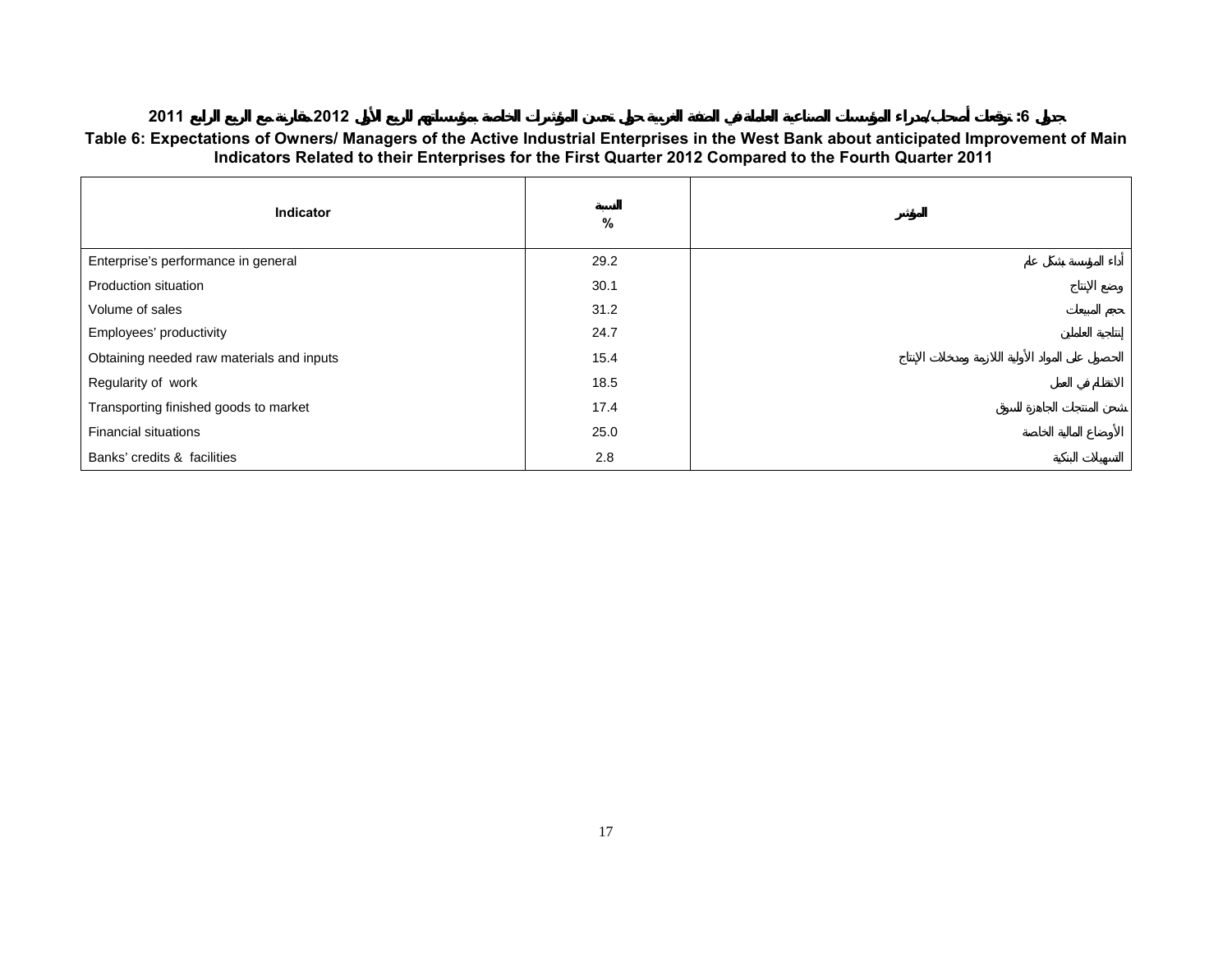#### **2011 2012 / :7** $:7$ **Table 7: Percentage Distribution of Owners/ Managers of the Active Industrial Enterprises in the West Bank According to Their Expectations of Main Indicators for the First Quarter 2012 Compared to the Fourth Quarter 2011**

| <b>Indicator</b>                          | <b>Total</b> | Don't<br>Know | Worse | <b>About the Same/</b><br>Unchanged | <b>Better</b> |
|-------------------------------------------|--------------|---------------|-------|-------------------------------------|---------------|
| Enterprise's performance in general       | 100          | 0.5           | 12.4  | 57.9                                | 29.2          |
| Production situation                      | 100          | 0.6           | 14.0  | 55.3                                | 30.1          |
| Volume of sales                           | 100          | 1.1           | 14.3  | 53.4                                | 31.2          |
| Employees productivity                    | 100          | 0.9           | 9.8   | 64.6                                | 24.7          |
| Obtaining needed raw materials and inputs | 100          | 4.8           | 7.6   | 72.2                                | 15.4          |
| Regularity of work                        | 100          | 11.5          | 9.6   | 60.4                                | 18.5          |
| Transporting finished goods to market     | 100          | 12.9          | 7.1   | 62.6                                | 17.4          |
| <b>Financial situations</b>               | 100          | 11.6          | 14.0  | 49.4                                | 25.0          |
| Banks credits & facilities                | 100          | 60.7          | 2.2   | 34.3                                | 2.8           |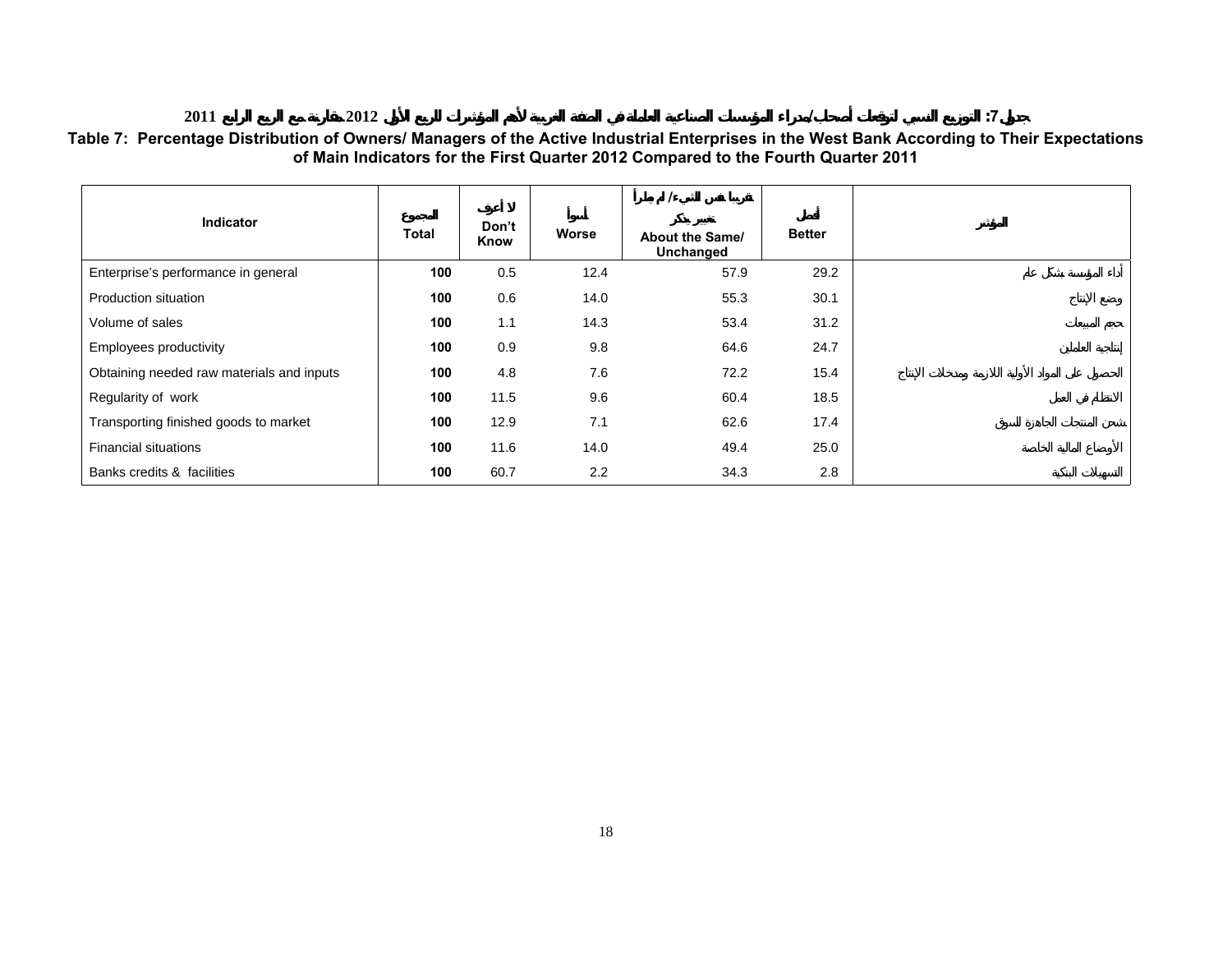## **2011**

### **Table 8: Percentage Distribution of Owners/ Managers of the Active Industrial Enterprises in the West Bank According to Their Views About the Satisfaction Level on Services Provided by Governmental and Private Enterprises During the Fourth Quarter 2011**

|                                                                                                       | المجموع      |            |                      |           |          |  |
|-------------------------------------------------------------------------------------------------------|--------------|------------|----------------------|-----------|----------|--|
| <b>Kind of Service</b>                                                                                | <b>Total</b> | Don't Know | <b>Not-satisfied</b> | satisfied |          |  |
| Infrastructure and facilities                                                                         |              |            |                      |           |          |  |
| Electricity supply                                                                                    | 100          | 1.2        | 27.5                 | 71.3      |          |  |
| Water supply                                                                                          | 100          | 1.4        | 27.0                 | 71.6      |          |  |
| The quality of roads                                                                                  | 100          | 1.4        | 35.1                 | 63.5      |          |  |
| <b>Transport and Communications</b>                                                                   | 100          | 1.9        | 28.4                 | 69.7      |          |  |
| Access to industrial areas                                                                            | 100          | 16.0       | 27.8                 | 56.2      |          |  |
| The judicial system and conflict resolution                                                           |              |            |                      |           |          |  |
| Fairness of the police                                                                                | 100          | 4.5        | 4.2                  | 91.3      |          |  |
| Effectiveness of the courts                                                                           | 100          | 6.4        | 13.8                 | 79.8      |          |  |
| <b>Facilities</b>                                                                                     |              |            |                      |           |          |  |
| To obtain the necessary permits and licenses                                                          | 100          | 11.8       | 19.1                 | 69.1      |          |  |
| Providing information to enterprises                                                                  | 100          | 37.1       | 29.2                 | 33.7      |          |  |
| Promotion of policies that serve the development of<br>institutions                                   | 100          | 39.6       | 27.2                 | 33.1      |          |  |
| Laws and regulations                                                                                  |              |            |                      |           |          |  |
| Tax rate                                                                                              | 100          | 4.5        | 34.3                 | 61.2      |          |  |
| Tax administration                                                                                    | 100          | 5.1        | 26.4                 | 68.5      |          |  |
| Licenses and permits                                                                                  | 100          | 4.2        | 21.1                 | 74.7      |          |  |
| Labor laws                                                                                            | 100          | 7.3        | 18.5                 | 74.2      |          |  |
| <b>Services</b>                                                                                       |              |            |                      |           |          |  |
| Telecommunications                                                                                    | 100          | 7.0        | 4.2                  | 88.8      |          |  |
| <b>Internet Service</b>                                                                               | 100          | 23.9       | 12.9                 | 63.2      |          |  |
| Access to governmental consulting and training                                                        | 100          | 44.1       | 29.8                 | 26.1      |          |  |
| Access to information (industrial technology, markets,<br>global conventions, financial grants,  etc) | 100          | 40.4       | 25.6                 | 34.0      | $\cdots$ |  |

**/ :8**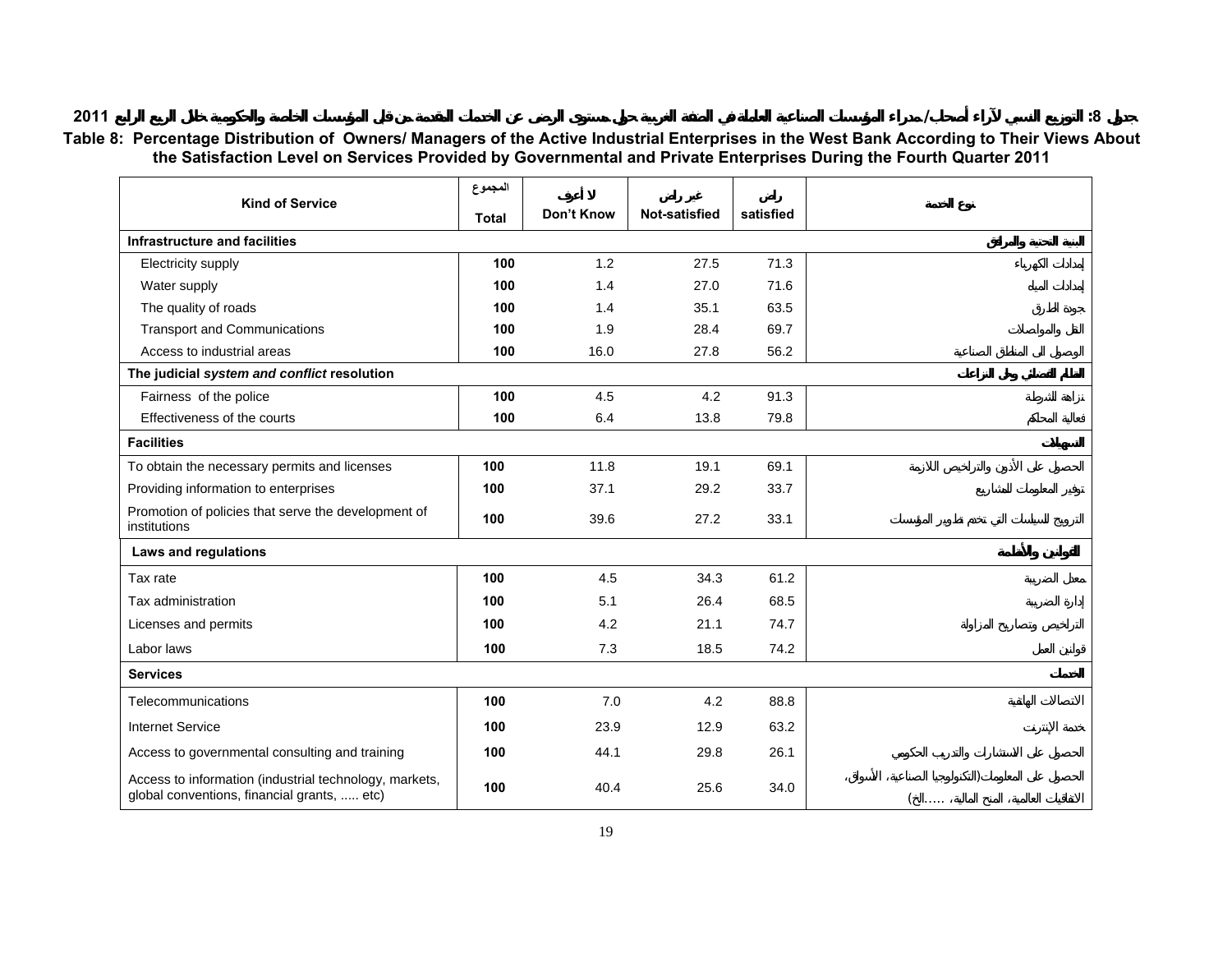#### **2011 / :9Table 9: Percentage Distribution of the Frequency of Loans Requested From the Banks According to the Owners/Managers of the Active Industrial Enterprises in the West Bank During the Fourth Quarter 2011**

| Frequency       | %    |                |
|-----------------|------|----------------|
| No loan request | 98.3 |                |
| Once            | 0.8  |                |
| 2 or more       | 0.9  | 2 <sub>1</sub> |
| <b>Total</b>    | 100  |                |

**2011 / :10Table 10: Percentage Distribution of the Frequency of Accepted and Rejected Loans From the Banks which Requested by the Owners/Managers of the Active Industrial Enterprises in the West Bank During the Fourth Quarter 2011 in the Palestinian Territory** 

| Frequency             | %    |  |
|-----------------------|------|--|
| The loan was accepted | 83.3 |  |
| The loan was rejected | 0.0  |  |
| No answer yet         | 16.7 |  |
| <b>Total</b>          | 100  |  |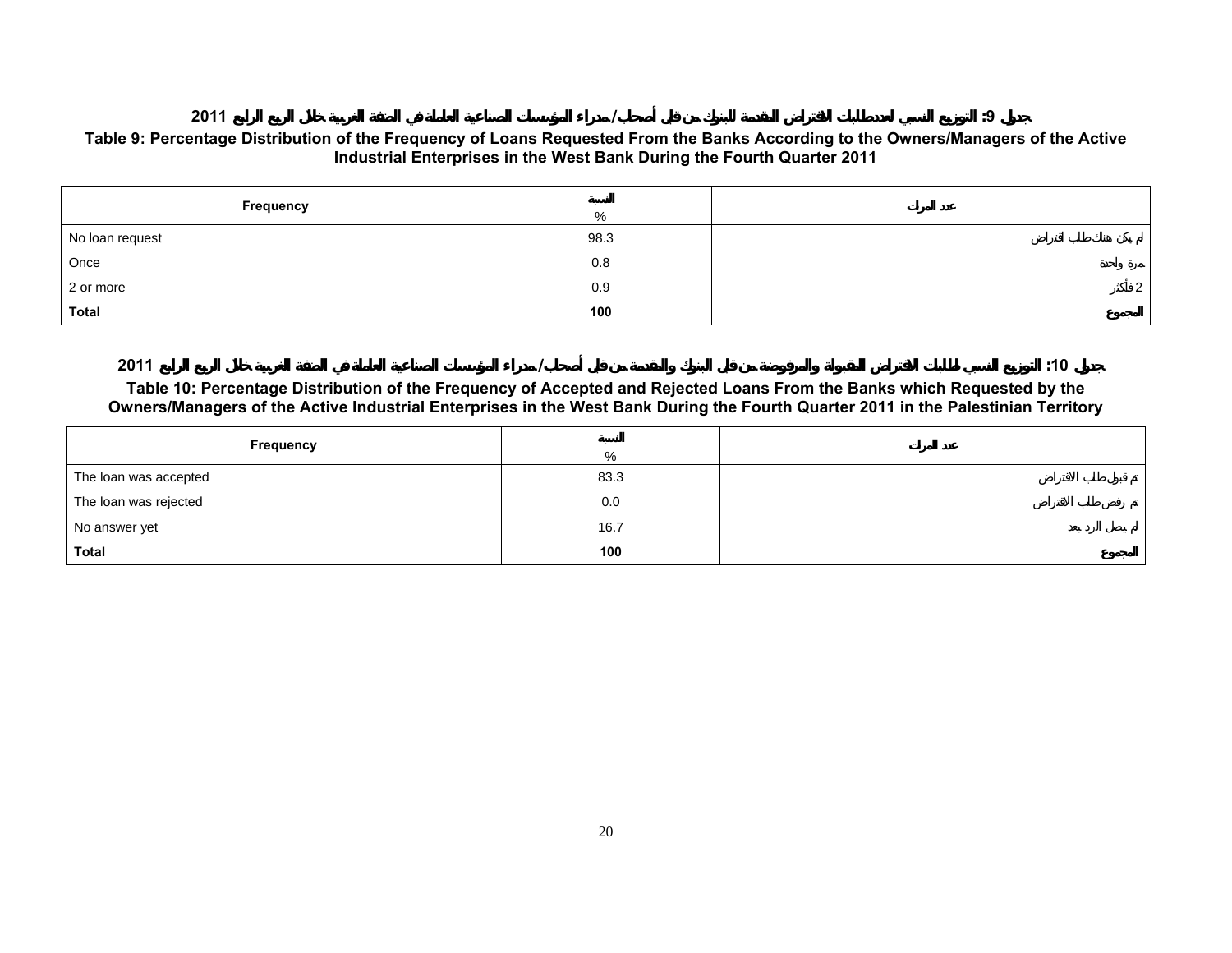#### **2011 / :11** $:11$ **Table 11: Percentage Distribution of the Reasons for Refusal of Loans Requested From the Banks According to the Owners/ Managers Of the Active Industrial Enterprises in the West Bank During the Fourth Quarter 2011**

| <b>Reason for Refusal</b>                                                                     | %     |  |
|-----------------------------------------------------------------------------------------------|-------|--|
| Insufficient guarantees on the quality and quantity                                           | 0.0   |  |
| Not to accept the feasibility study and action plan presented to the<br>financial institution | 100.0 |  |
| I don't know                                                                                  | 0.0   |  |
| <b>Total</b>                                                                                  | 100   |  |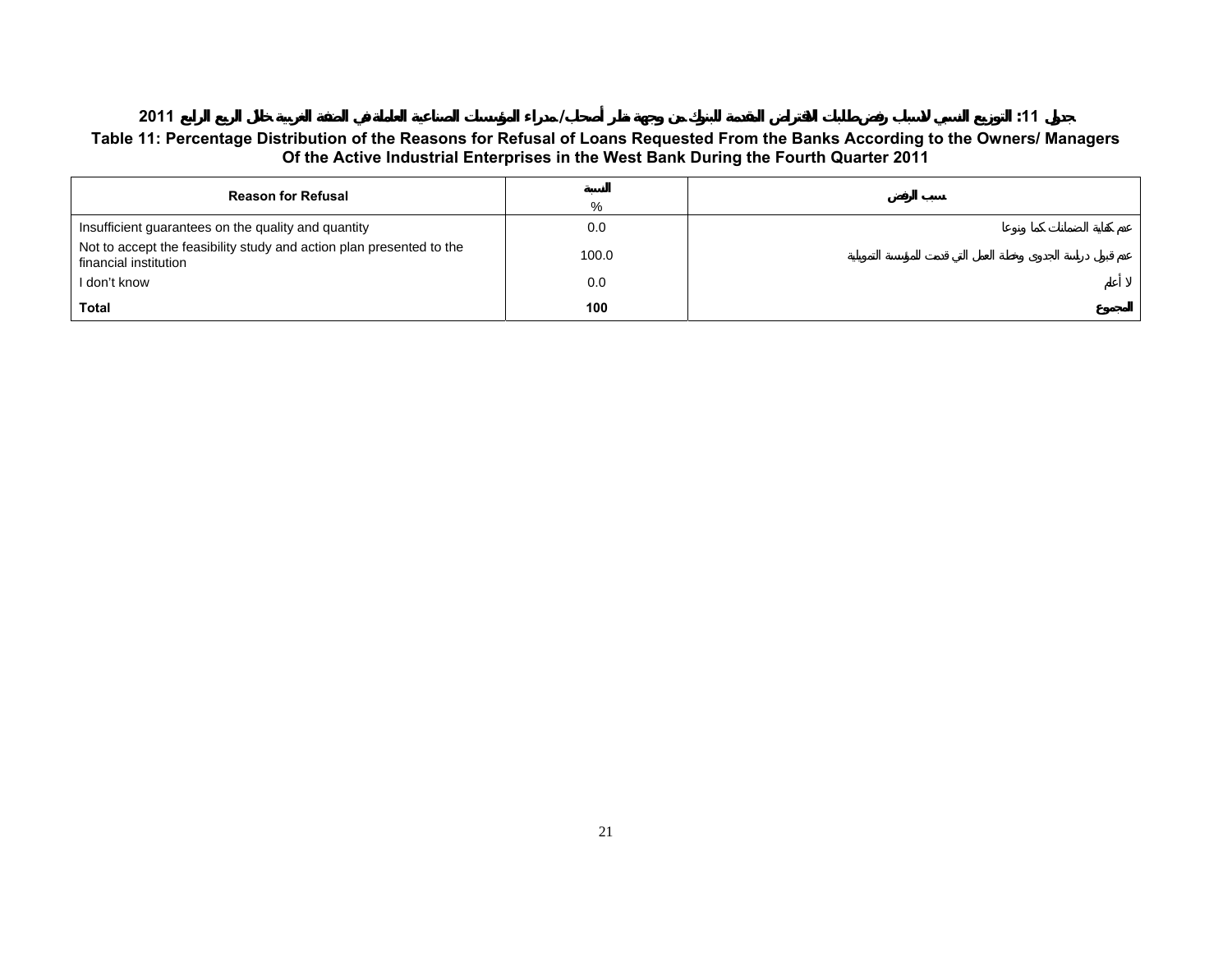**2011/ :12**

**Table 12: Percentage Distribution of Owners/ Managers of the Active Industrial Enterprises in the West Bank According to Their Views about Obstacles Related to Export Activities during the Fourth Quarter 2011** 

|                                                        | المجموع |            |               |                         |
|--------------------------------------------------------|---------|------------|---------------|-------------------------|
| <b>Problems</b>                                        | Total   | Don't Know | No difficulty | There's<br>a difficulty |
| Commitment to international market requirements        | 100     | 1.6        | 83.6          | 14.8                    |
| Price competition in the export market                 | 100     | 0.8        | 75.4          | 23.8                    |
| Compliance to quantity demanded and delivery time      | 100     | 0.0        | 86.9          | 13.1                    |
| Marketing ability                                      | 100     | 1.6        | 79.5          | 18.9                    |
| Regular delivery of raw materials                      | 100     | 0.8        | 57.4          | 41.8                    |
| Regular achievement of export                          | 100     | 2.5        | 51.6          | 45.9                    |
| Palestinian export regulation and licensing            | 100     | 4.1        | 72.9          | 23.0                    |
| Information access to the foreign market               | 100     | 9.0        | 53.3          | 37.7                    |
| Traveling problems imposed on entering foreign markets | 100     | 4.1        | 50.8          | 45.1                    |
| Costumer payment guarantee                             | 100     | 5.7        | 36.9          | 57.4                    |
| Closing entries                                        | 100     | 0.0        | 12.3          | 87.7                    |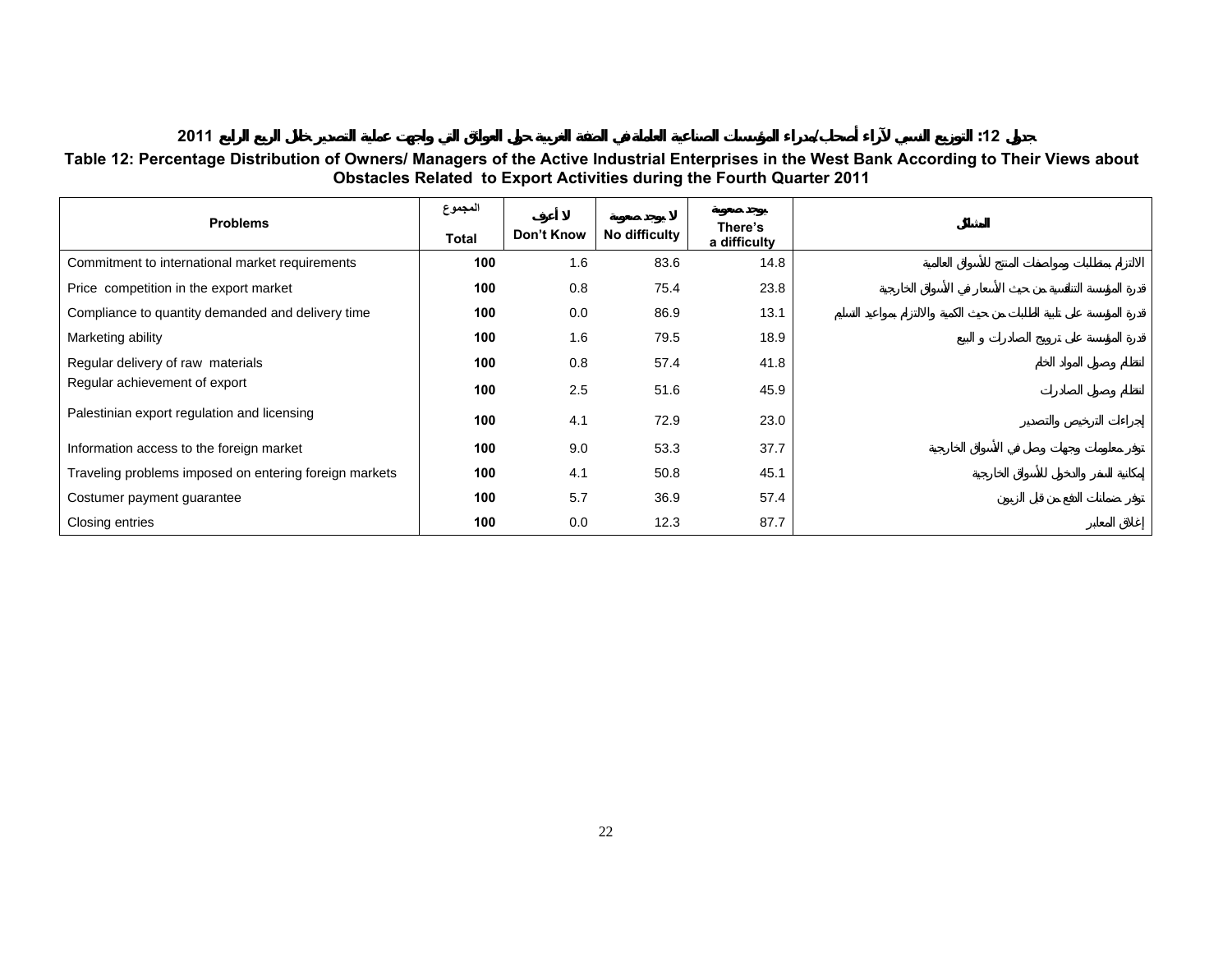### **Table 12: Mechanism of Finding Customers in the Export Market used by Active Industrial Enterprises in the West Bank during the Fourth Quarter 2011**

 $:13$ 

| (Percentage)                                                             |      |  |  |  |
|--------------------------------------------------------------------------|------|--|--|--|
| <b>Approaching Customers</b>                                             | $\%$ |  |  |  |
| Market research                                                          | 48.0 |  |  |  |
| Information gathered from chamber of Commerce industrial union etc       | 19.5 |  |  |  |
| Participate in international exhibitions and organized business missions | 30.9 |  |  |  |
| Self-organized visits to the export market                               | 55.3 |  |  |  |
| Personal relationships and contacts                                      | 97.6 |  |  |  |
| Through internet                                                         | 27.6 |  |  |  |
| Customer self initiative                                                 | 63.4 |  |  |  |

**2011 :13**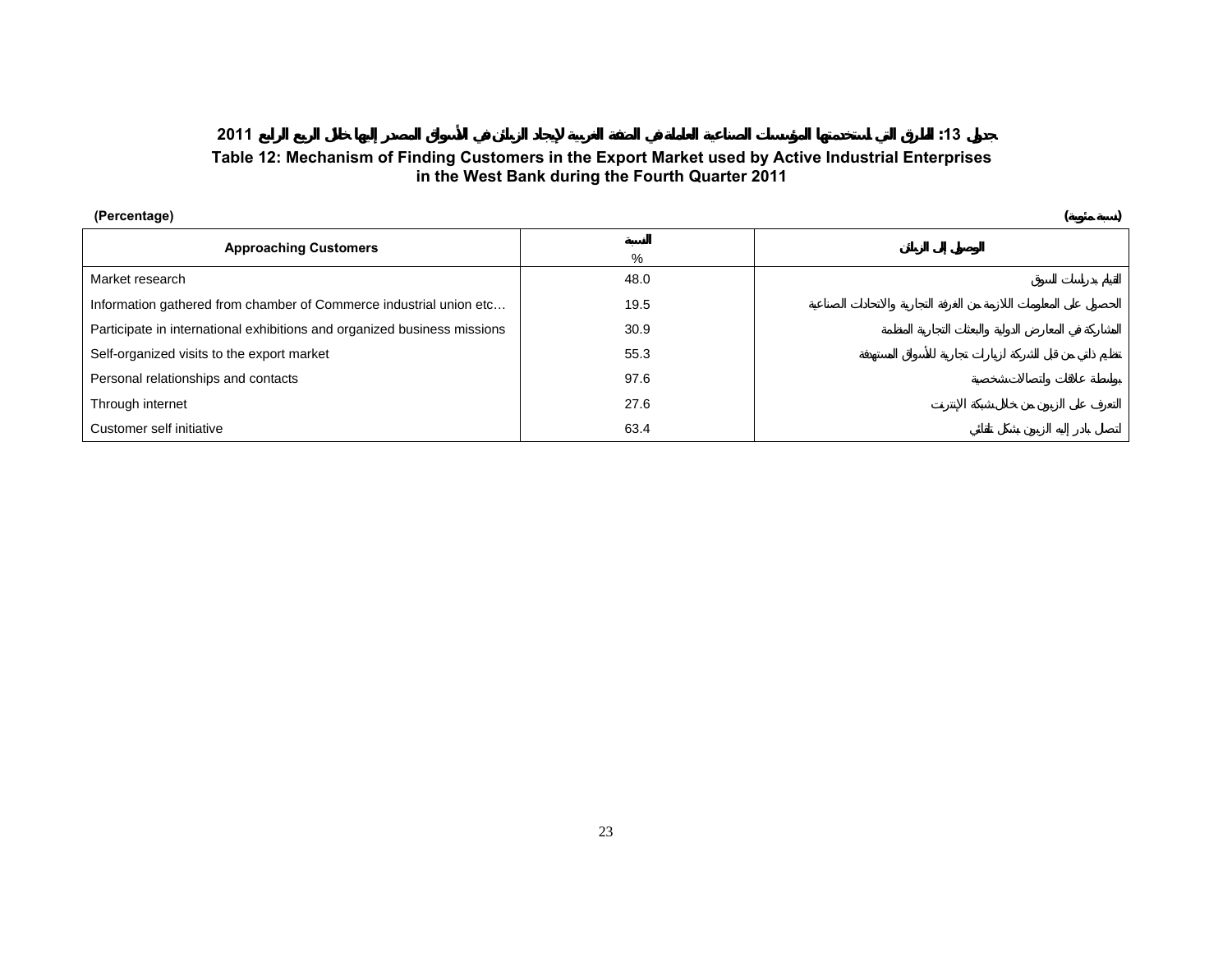#### **2011**

**/ :14**

|                                                                    | المجموع      |                  |           |            |
|--------------------------------------------------------------------|--------------|------------------|-----------|------------|
| <b>The Obstacle</b>                                                | <b>Total</b> | <b>No Effect</b> | <b>No</b> | <b>Yes</b> |
| Low Confidence in the Palestinian Economy                          | 100          | 7.0              | 39.6      | 53.4       |
| Confinement of Palestinian trade with Israel                       | 100          | 7.9              | 25.8      | 66.3       |
| The small size of the Palestinian market                           | 100          | 3.6              | 13.5      | 82.9       |
| Low level of income per capita Palestinian                         | 100          | 3.3              | 9.3       | 87.4       |
| Inadequate investment laws                                         | 100          | 12.9             | 44.1      | 43.0       |
| Weakness of the Palestinian infrastructure                         | 100          | 7.9              | 32.0      | 60.1       |
| The lack of industrial zone                                        | 100          | 12.6             | 44.4      | 43.0       |
| The unfairness of tax systems                                      | 100          | 8.9              | 53.7      | 37.4       |
| Bureaucratic licensing procedures                                  | 100          | 10.9             | 54.8      | 34.3       |
| Lack of facilities in Palestinian banks                            | 100          | 23.6             | 52.0      | 24.4       |
| High cost of Palestinian labor                                     | 100          | 7.9              | 44.9      | 47.2       |
| Lack of trained Palestinian                                        | 100          | 10.4             | 33.7      | 55.9       |
| Increase in water prices                                           | 100          | 6.2              | 54.5      | 39.3       |
| Increase in electricity prices                                     | 100          | 3.9              | 36.0      | 60.1       |
| Increase in fuel prices and fuel                                   | 100          | 3.9              | 27.0      | 69.1       |
| Difficult to export                                                | 100          | 17.7             | 26.7      | 55.6       |
| Import difficulties                                                | 100          | 18.6             | 27.2      | 54.2       |
| Difficult political situation                                      | 100          | 4.5              | 7.0       | 88.5       |
| Lack of information on opportunities in the Palestinian<br>economy | 100          | 11.2             | 28.4      | 60.4       |
| Weakness of self-reliance on investment                            | 100          | 10.1             | 38.2      | 51.7       |

**Table 14: Percentage Distribution of Owners/ Managers of the Active Industrial Enterprises in the West Bank According to Their Views About the Obstacles to the Expansion of Productive Activity During the Fourth Quarter 2011**